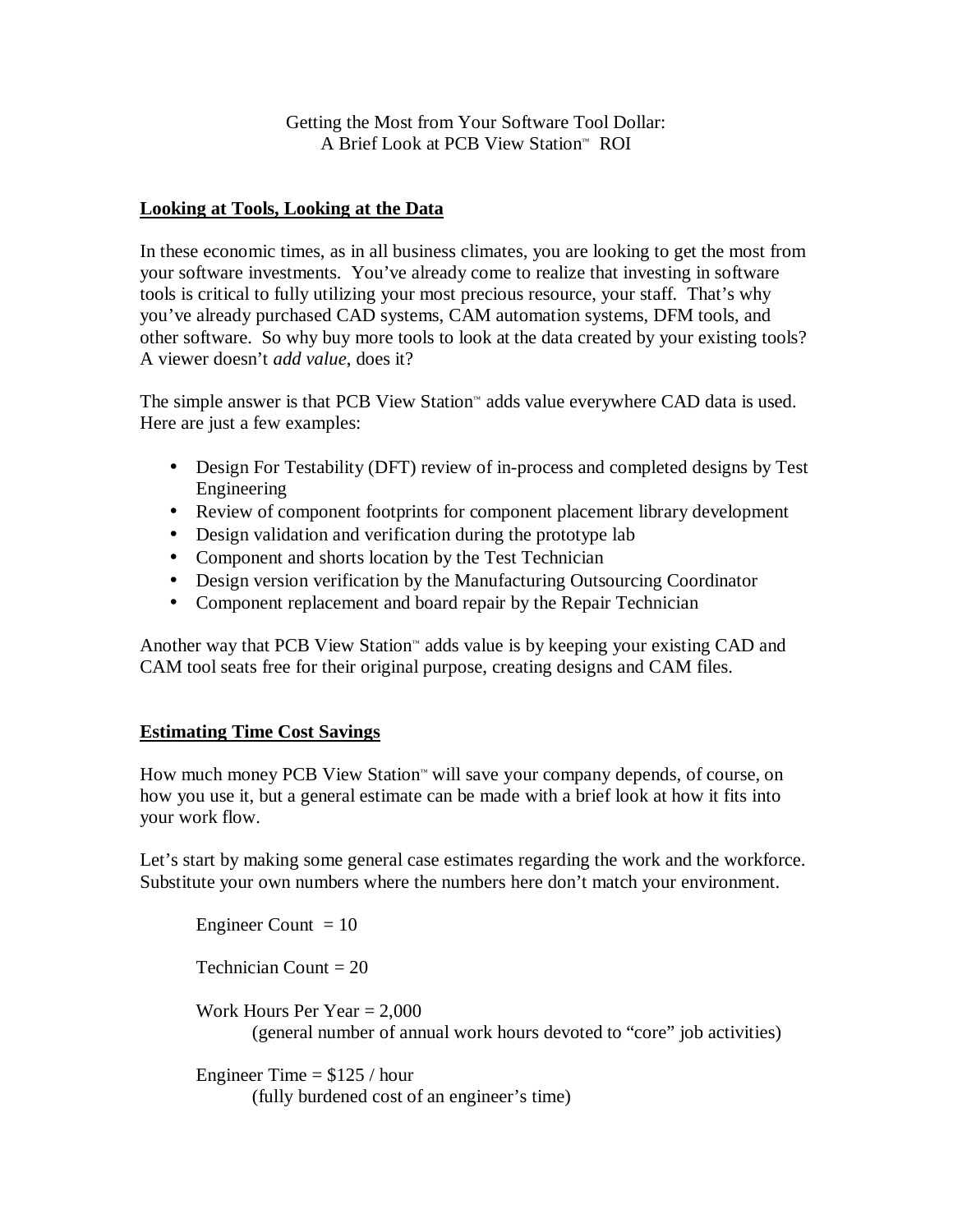Time Saved Per Engineer  $= 1\%$  (very conservative estimate of engineer time savings) Technician Time  $= $75 / hour$ (fully burdened cost of a technician's time) Time Saved Per Technician = 2% (very conservative estimate of technician time savings) PCB View Station<sup>™</sup> Cost = \$250 (promotional per seat cost for Q3 of 2003 only) Let's put this together and see what it looks like just from the Time Saved point of view. Total Staff Cost = (Engineer Count x Engineer Time x Work Hours Per Year) + (Technician Cost x Technician Time x Work Hours Per Year)  $= (10 \times \$125 \times 2,000) + (20 \times \$75 \times 2,000)$  $= $2.5M$  (Engineering) + \$3M (Technician) = \$5.5M Total Time Savings = (Engineer Cost  $*$  Engineering Savings) +

(Technician Cost \* Technician Savings)  $= (\$2.5M x 1\%) + (\$3M x 2\%)$  $= $25K + $60K = $85K$ 

Total PCB View Station<sup>™</sup> Cost =  $$250 \times 30 = $7.5K$ 

This means that PCB View Station™ would pay for itself in the first two months! Your estimates as to how much time would be saved may vary, but even if they are only one tenth of the conservative estimate applied here, the tool still pays for itself in the first year. Plug your own numbers into the above equation and see how it looks to you.

## **Estimating Design Escape Savings**

Now let's consider another area of potential savings, one where estimating costs is more difficult, but for which the potential payback is huge. This is the area of the *design escape*, an undetected error that manages to slip through the review processes into a fabricated and manufactured version of your product. Here are some rough cut numbers to start with:

Design Escape Cost =  $$150,000$ (cost of one design error making it into a "final" or fabricated design)

Design Count Per Year = 15

(number of designs that become physical product per year for the team)